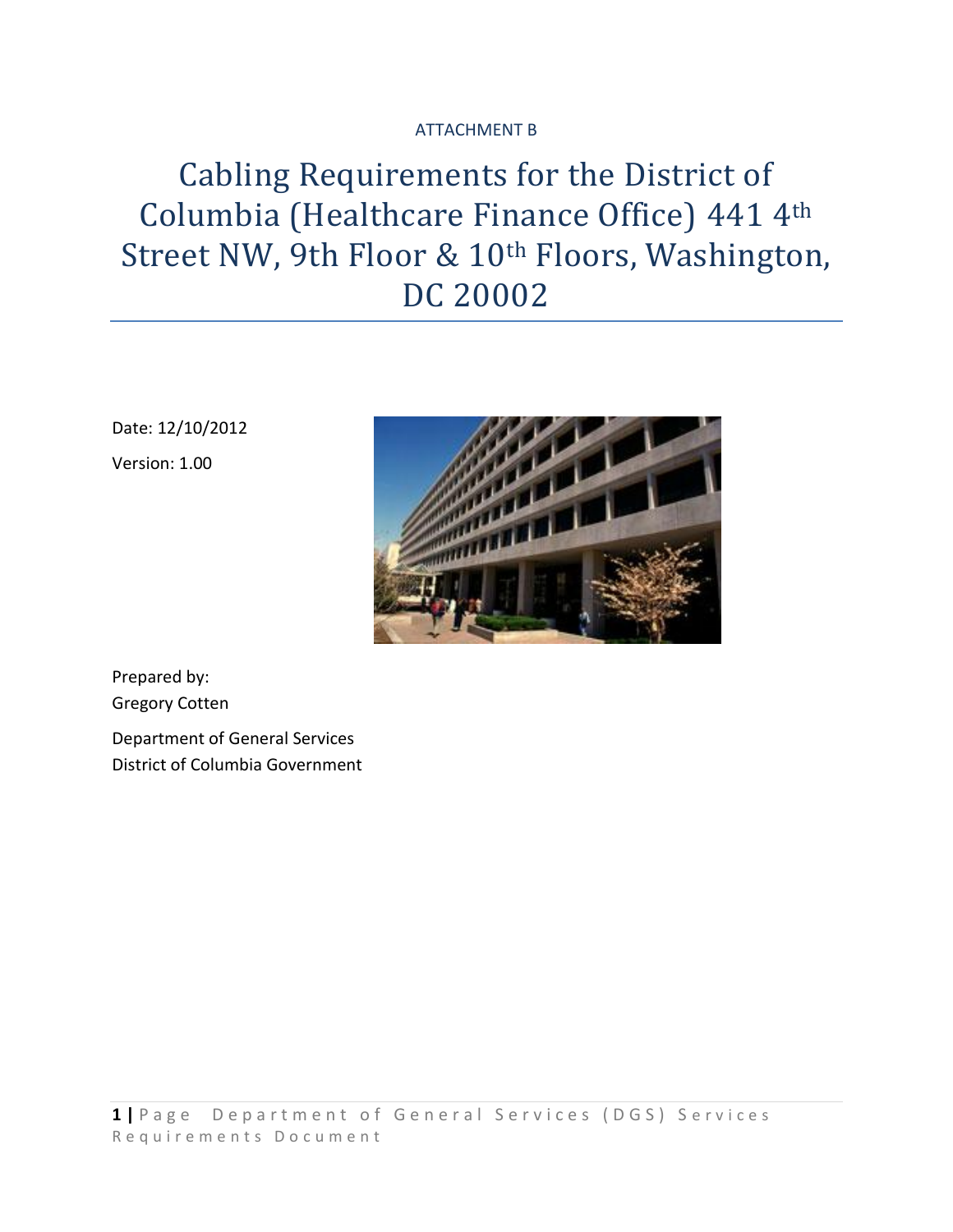#### **Project Overview**

The District of Columbia Government , Department of General Services (DGS) on behalf of City-Wide District of Columbia Government agencies requires that contracted vendors providing and performing cabling/wiring jobs meet industry-standard wiring requirements.

The current City-Wide Wiring Standards are published describing industry minimum requirements. (Appendix A)

The purpose of this document "Request for Bid and Statement of Work" is to include and outline additional requirements over and above the industry standards which contracting vendors desiring to do business in a competitive environment with the District must meet.

The DGS is facilitating cabling upgrade that will include existing cable remediation and installation of drops for the Department of Healthcare Finance (DHCF) at 441 4th Street, N.W... 20001 on the 9th and 10th floors. There is also a Video Teleconferencing Solution for this requirement as well.

# Contacts **District of Columbia Department of General Services**

#### **Office of the Director (OD)**

Manager: Gregory Cotten Email: gregory.cotten@dc.gov 202-741-8917 office 202-230-7056 cell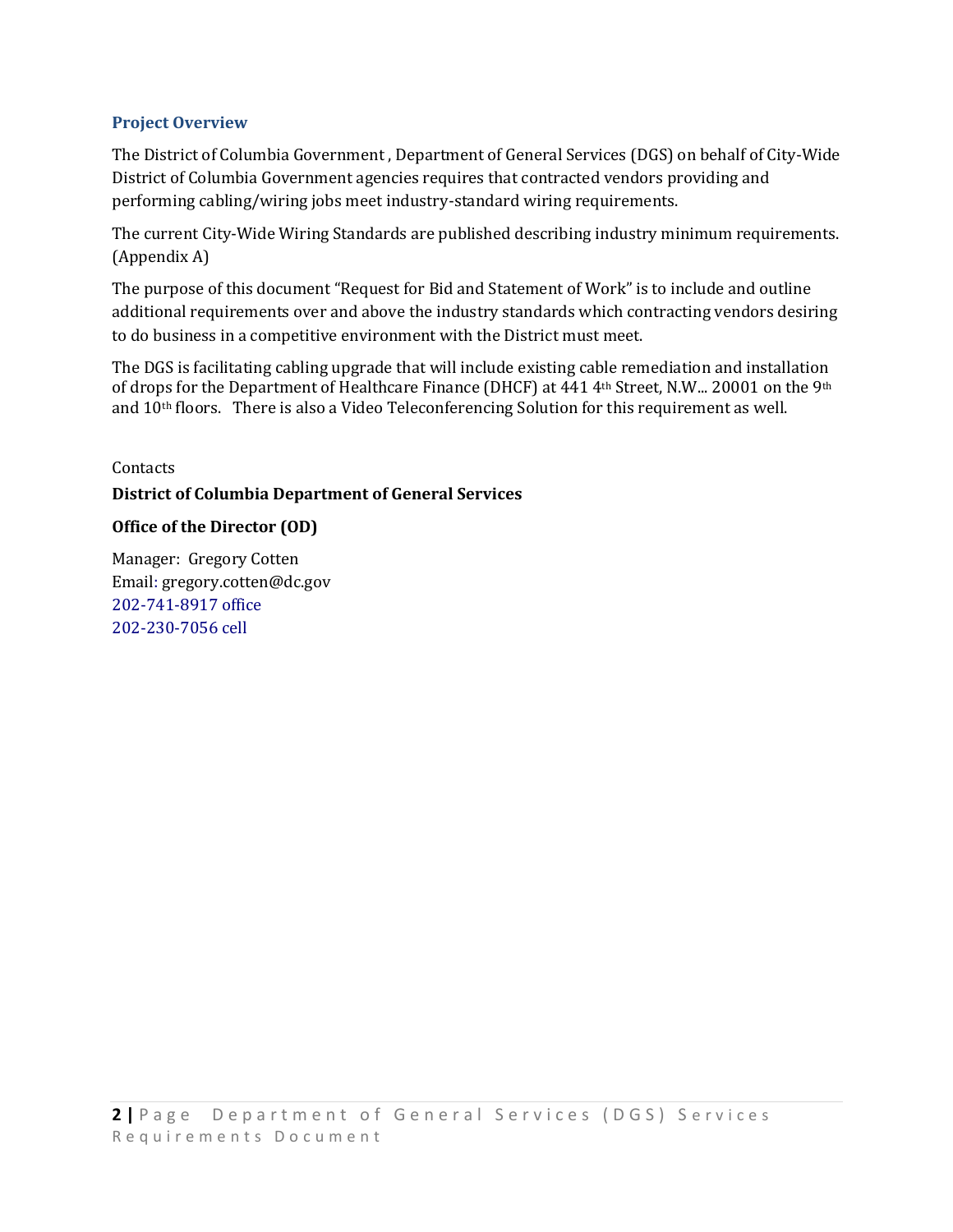#### Appendix: A

Current Scope of Cabling / Wiring Requirements

As part of an effort to insure the District of Columbia government's physical infrastructure for voice and data telecommunications meets or exceeds industry-wide standards and specifications, the Office of the Chief Technology Officer (OCTO) has determined the minimum technical requirements for voice and data cabling used by all District Government agencies. As authorized by District of Columbia Municipal Regulations (DCMR) (1-1402), the OCTO provides telecommunications oversight for all agencies within the District government and acts as an agent for various District agencies in securing a compliant, high-performance voice and data network structured cabling systems. The OCTO works with individual agencies to determine their requirements; assists in the preparation an agency specific Statements of Work (SOW); reviews quotations, inspects the work of various contractors and recommends the acceptance or rejection of the effort. As the authorizing agent, DRES is not responsible for any changes to the initial scope of the task or project once a contractor quotation has been accepted. The OCTO shall not be held responsible for any activity increasing the scope of effort unless specifically requested in writing from the OCTO. Deviations from the requirements of this Statement of Work must be issued on agency letterhead and countersigned by a responsible OCTO representative.

**PURPOSE:** This document details the minimum services and practices the Contractor shall provide the District Government as part of their proposal for the installation of voice and/or data cabling infrastructure. The requirements in this Blanket Statement of Work shall be incorporated in any proposal, contract, Blanket Purchase Agreement or task order to perform voice or data infrastructure cabling for the Government of the District of Columbia.

**UNDERSTANDING OF THE TECHNICAL REQUIREMENTS:** The Chief Technology Officer (CTO) desires to maximize the utilization of any existing cabling system that is compliant with current ANSI/TIA/EIA specifications and recommendations for voice or LAN cabling. The Contractor shall dedicate the time and resources necessary to develop a thorough understanding of the technical requirements for this request and the business goals of the agency, the CTO and the District government. The Contractor shall meet or exceed these requirements, as specified. The Contractor must understand that a standardized, intelligent distribution network allowing efficient and effective centralized management must be in place as the foundation for our strategic plan. The technical design and cable components used in our communications infrastructure are straightforward in design. The infrastructure is based on proven state-of-the-art industry-standard techniques and technologies.

**DEFINITIONS:** For the purposes of this Statement of Work, the following additional definitions shall apply.

ACP – Association of Cabling Professionals. A telecommunications body serving the cabling and building industries that develops standardized installation practices.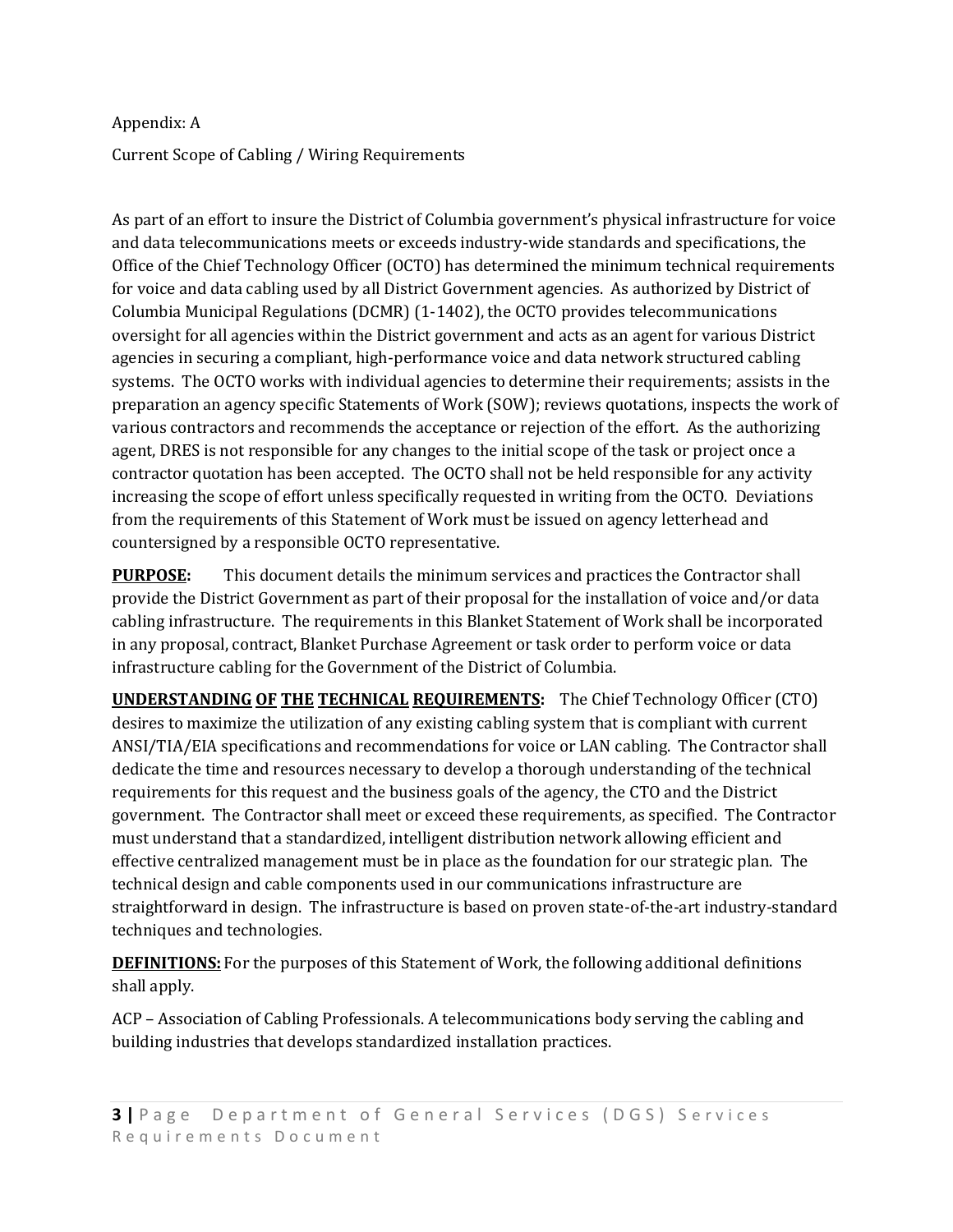ANSI – American National Standards Institute. The administrator and coordinator for the United States private sector voluntary standardization system.

BICSI – Building Industry Consulting Services International. An international telecommunications body serving the building industry that develops standardized installation practices. The Telecommunications Distribution Design Manual (TDMM) published by BICSI is used as the reference for the installation practices for telephone and data cabling. All references to the BICSI TDMM refer to the current edition.

CENELEC – European Committee for Electro technical Standardization. The administrator and coordinator for the European private sector voluntary standardization system.

CSA – Canadian Standards Association. A Canadian testing and certification agency comparable in function to the Underwriter's Laboratories.

CTO – Chief Technology Officer. The CTO has oversight and approval of all technology projects conducted within the District of Columbia as prescribed by District law.

DGS- Department of General Services. DGS provides strategic management and financial planning for the District's portfolio of more than 18 million square feet of owned space and 3.5 million square feet of leased space.

ECMA – European Computer Manufacturer's Association – An international industry association that promulgates and publishes industry-wide standards insuring compatibility between devices and systems.

EIA/TIA – Electronic Industries Association, Telephone Industries Association. Electronic and telephone Industry associations that promulgate and publish industry-wide standards insuring compatibility between devices and systems.

ETL – Electrical Testing Laboratories. An independent testing laboratory that provides product testing and certification.

IDC – Insulation Displacement Contact

IEEE – Institute of Electrical and Electronics Engineers, Inc. An international organization that is responsible for promulgating and publishing minimum standards insuring compatibility between devices and systems.

FCC – Federal Communications Commission. The US Government agency having the power to regulate all electrical communications systems originating in the United States including radio, television facsimile, telegraph, telephone and cable systems.

ISO – International Organization for Standardization. An international organization with the responsibility for developing, promulgating and publishing international standards that relate to health, safety and practices.

NEMA – National Electrical Manufacturers Association. An industry association with the responsibility for developing, promulgating and publishing standards that relate to health, safety and practices.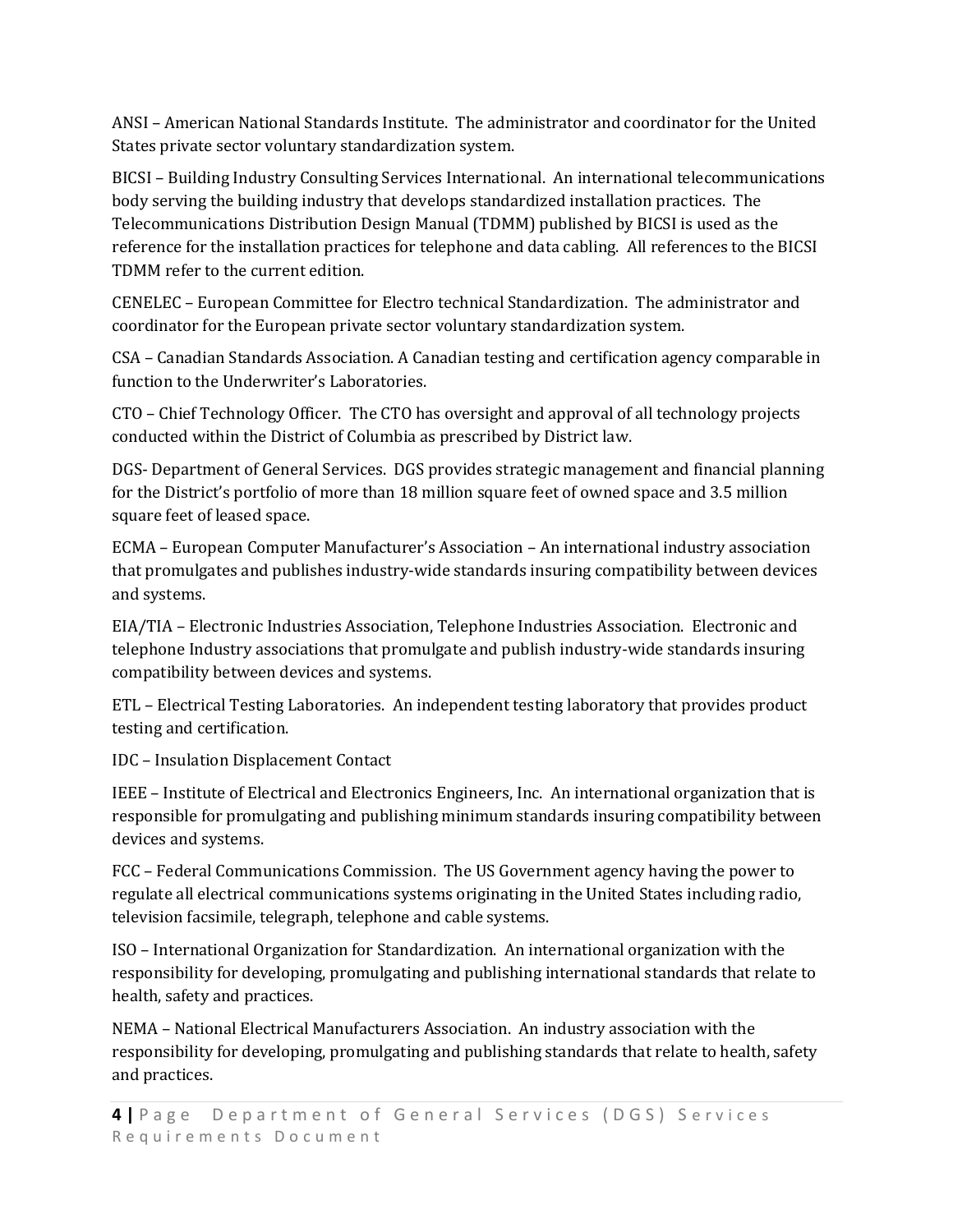NFPA 70 NEC – National Fire Protection Association, National Electrical Code. A nationally recognized code containing provisions that detail the practical safeguarding of persons and property from hazards relating to the use of electricity. All references to the NEC refer to the current edition.

OCTO – Office of the Chief Technology Officer. See CTO.

Outside Plant (OSP) – Cable and equipment designed for exposure to the elements or burial without enclosing in conduit or other protective sheathing.

TIA/EIA – See EIA/TIA.

UL – Underwriter's Laboratories. A non-profit corporation established to maintain and operate laboratories for the examination and testing of devices, systems and materials to determine their relation to hazards to life and property.

WAO – Work Area Outlet. The outlet at which horizontal cabling is terminated at the user's workstation location. A WAO may be located in a floor, wall or systems furniture space.

#### II. **GENERAL SCOPE OF WORK ITEMS**

1. Provide support for the general objectives of this scope of work:

- (a) The Contractor shall provide an industry-standard and compliant, high-performance structured cabling system design that meets or exceeds all current standards and accommodates multi-media applications. The Contractor shall install, test and certify the structured cabling infrastructure to support the agency and CTO requirements on a firm fixed-price (FFP) basis.
- (b) The Contractor shall perform a physical site survey for each specified site and provide the requesting agency and the CTO with a detailed infrastructure design and installation plan that incorporates and maximizes the use of any existing compliant cable infrastructure. The plan shall indicate the number and types of cables proposed, recommended outlet locations and contain a project Gantt chart with applicable tasks, work breakdown structure, milestones showing completion dates and other logic leading to a successful project prior to beginning the cabling effort.
- (c) The Contractor shall remove any existing telecommunications cabling in any space that is either abandoned or displaced as a result of the installation of new telecommunications infrastructure under this Statement of Work.
- (d) Material and work specified herein shall comply with the applicable requirements of:
	- a. ANSI/ICEA S–80–576
	- b. ANSI/ICEA S-83-596-1994
	- c. ANSI/ICEA S-87-640-2000
	- d. ANSI/TIA/EIA 26–7–1998
	- e. ANSI/TIA/EIA 455–A-1991
	- f. ANSI/TIA/EIA 455–1.07
	- g. ANSI/TIA/EIA 455–50B
	- h. ANSI/TIA/EIA 525–14–A
	- i. ANSI/TIA/EIA 526–7–1998
	- j. ANSI/TIA/EIA 526–14–A–1998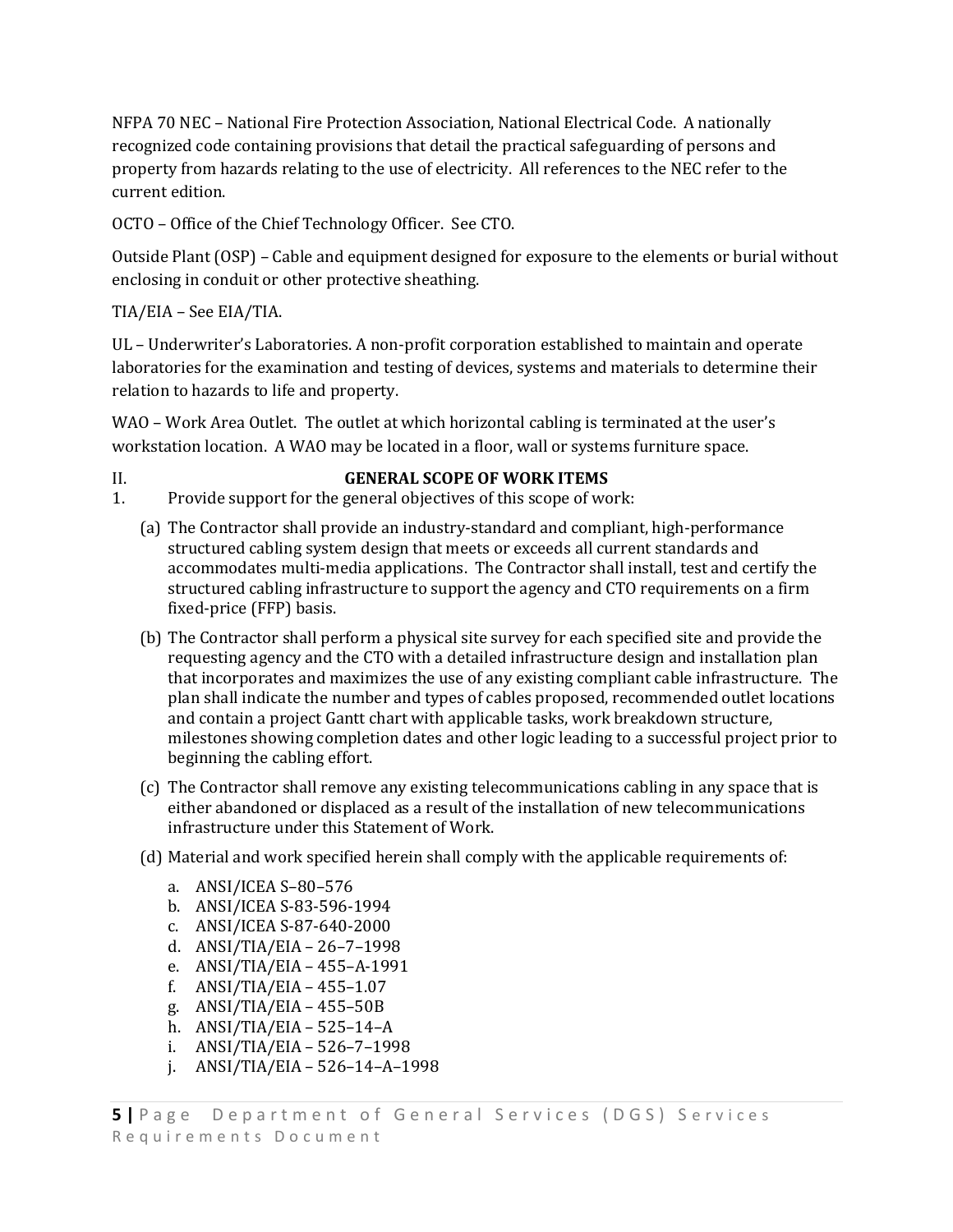- k. ANSI/TIA/EIA 568
- l. ANSI/TIA/EIA 569
- m. ANIS/TIA/EIA 570
- n. ANSI/TIA/EIA 598–A–1955
- o. ANSI/TIA/EIA 604–3–1997
- p. ANSI/TIA/EIA 606
- q.  $ANSI/TIA/EIA 607$
- r. BICSI Telecommunications Distribution Methods Manual (BICSI TDMM)
- s. CENELEC EN 50173
- t. CTO Standards and Practices
- u. District Regulation
- v. FCC 47 CFR 68
- w. IEEE 802.3ab
- x. ICEA S–90–661
- y. ISO 11801
- z. NEMA WC–63.1–2000
- aa. NEMA 250

#### **DETAILED SCOPE OF WORK ITEMS**

- 1) The Contractor shall:
	- (a) Provide two (2) Category 6 (CAT (6) *plenum* cables for data and voice to the user locations specified for all new installations. Cat 6 high performance plenum rated copper cabling shall meet or exceed ANSI/EIA/TIA – 568 – B, CENELEC EN 50173, ICEA S–90–661, NEMA WC-63.1 and ISO 11801 requirements. The primary data cable shall have a gray jacket. The primary voice telephone cable shall have a blue jacket and data will have the orange jacket at the wall plate.
	- (b) Exercise care when installing category rated cable. Cable shall not be subjected to a pulling tension greater than 25 LBF (40 Newtons), nor shall the cable be kinked at any point. Cables subjected to more than 25 LBF of pulling tension or exhibiting evidence of kinks, as disclosed by a discoloration or deformation of the cable jacket, shall be replaced.
	- (c) Terminate each voice and data cable on an 8 position, 8 contact (8p8c) un-keyed keystone style Cat 6 insulation displacement contact (IDC) jacks at the Work Area Outlet (WAO);
	- (d) Category 6 (CAT (6) *plenum* cable shall be independently tested to deliver proof the product will support Gigabit transmission in accordance with EIA/TIA 568–B and the IEEE 802.3AB standard (NOTE: the District of Columbia Wide Area Network (WAN) engineers must review cable standards for future installs). These tests must verify full compliance with the standards set forth in the EIA/TIA 568–A–5 specifications and ICEA S–90–661–1997 Cat 5X–100 Horizontal Cable specifications.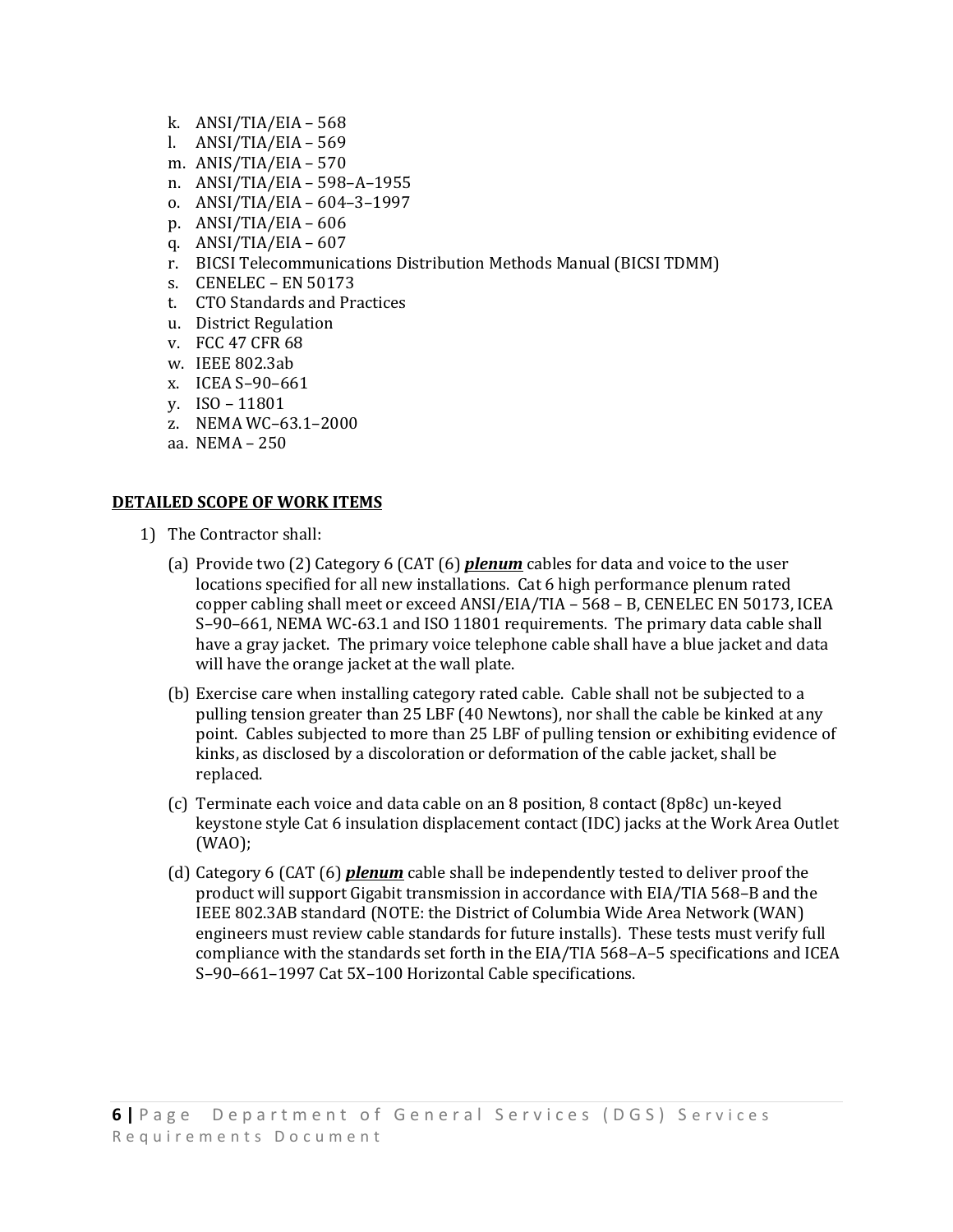#### **SCOPE**

**Room Requirements: This will be a Voice of Internet Protocol (VoIP) solution for telecommunications. There are a total of 375 dual voice and data plus an additional nine (30) dual pulls for the wireless access points (dual drops) for the along with 24 single CAT 6 runs for network printers floor along with a dual fiber run.** *Please remember to pull your low voltage permit!*

Data Drops and telecommunications racks installation:

- $\checkmark$  117, which includes nine (30) wires access points dual drops for the cube and office areas as the drawing designate.
- $\checkmark$  There will be a total of three (6) Comcast Co-Ax cable drops
- *Please factor in 15% more for additional drops, which can be in a variation of CAT (6) VGA, Co-Ax or HDMI*
- *Please provide patch cables for all closet work*
- $\checkmark$  Install all CAT (6) plenum dual drops at location specified on drawings
- $\checkmark$  Install vertical horizontal wire management on communications racks
- $\checkmark$  Provide a hard copy of the test results for connectivity
- $\checkmark$  All cables and jacks will be color coded according to DC City Wide standards
- $\checkmark$  Terminate all existing cables onto new patch panels. Test and Label all cables
- $\checkmark$  Six (6) 48 port patch panels per cabling design per closet (North and South)
- $\checkmark$  Cable vendor will install a fifty (50) pair copper tie cable block for analog services per closet
- $\checkmark$  Demo all existing cable
- $\checkmark$  All installation miscellaneous Materials (Tape, Tie Wraps, Velcro Wraps, Labels etc... and closet patching from the patch panel to the switch) will be provided by contractor
- *Vendor will install 2 or more latter racks for cable management*.
- $\checkmark$  DCNET will deliver its internet and data services via copper Ethernet handoff between the DCNET and switch and the customer LAN switch.
- $\checkmark$  DCNET will deliver its VoIP service via the customers cable infrastructure
	- o VoIP Handset directly to DCNET Equipment via the customer's cable infrastructure
	- $\circ$  DCNET discourages the use of consumer grade routers, hub and switch to extend port density as this will affect the network performance and throughput, network issues created by these devices may result in temporary interruption of services
	- $\circ$  DCNET's preference is a 1-to-1ratio of switch port of user when DCNET is providing direct LAN support.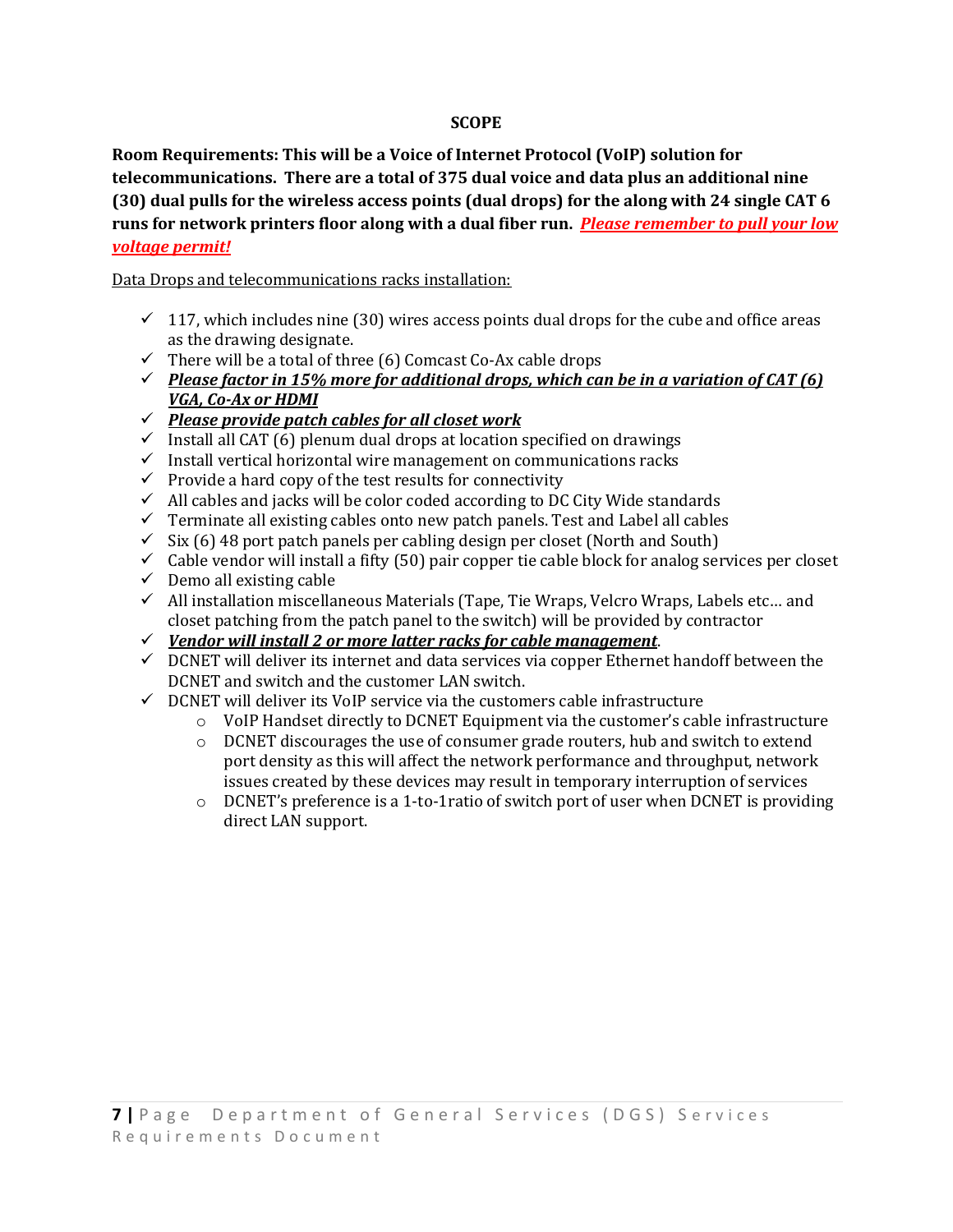## **Additional Requirements:**

Power requirements will be provided by the Contractor as needed.

## **Wireless LAN Requirements for the Structured Cable Vendor:**

Additionally the cabling vendor is required to install the wireless access points to the DC network, with dual pulls (Orange Cat (6) cable) to each access point. Additionally DC-Net will configure the APs for Secure and DCFreeWiFi however; the cabling vendor is responsible for installing the data cable for the AP's in the areas designated by DC-Net's wireless team for the access point location.

# **Fiber Run to the MPoP for the Structured Cable Vendor:**

Also the cabling vendor is responsible for the installation of one armored shielded 48 strain L/C to L/C ended fifty (50) micron multimode fiber one hundred seventy five feet (175) run from the DCNET M (POP) to the 1C server room in the One Judiciary Square (OJS) building. Additionally the voice and data cabling vendor is responsible for providing the CORNING fiber tray, bulkhead and A/B patch panels for both the MPoP and server room.

# **Audio Visual Requirements for the Structured Cable Vendor:**

Audio Visual cabling will be installed in the conference areas. Equipment acquisition and installation will be managed by DGS. The DGS will be responsible for power & cable drops or for running conduit to the various parts of the room. The cabling vending will responsible for the acquisition and partial installation of one (1) wiremold by Legrand, this wiremold configuration is two (2) Cat 6 ports, one (1) VGA, one (1) HDMI and two (2) electrical plugs.

# **Cable Television Requirements for the Structured Cable Vendor:**

The DGS cabling contractor will install the CO-Axe cabling for the TV's/LCD's.

# **Video- teleconference Requirements for the Audio Visual Vendor:**

#### **Summary**

The Healthcare Finance Main Conference Room will be video teleconferencing-enabled and provide PC presentation, DVD and VHS playback capabilities. The system will include an integrated loudspeaker and microphone system for near and far-end sound. A touchpanel control system will be implemented for end-user control and operation.

# **Infrastructure**

- $\checkmark$  Supply and install (1) Crestron Digital Media interconnect from underneath the conference table to the A/V rack.
- $\checkmark$  Supply and install (1) Cat5e cable from camera to VTC codec such that HDMI Cat5 extenders can be used to transmit HDMI video and control.
- $\checkmark$  Supply and install (3) microphone cables from the conference table to the A/V rack. All in-wall and in-floor cabling will be plenum-rated.
- $\checkmark$  Power at the display, equipment location and table will be responsibility of others.
- $\checkmark$  LAN/ data connections will be responsibility of others.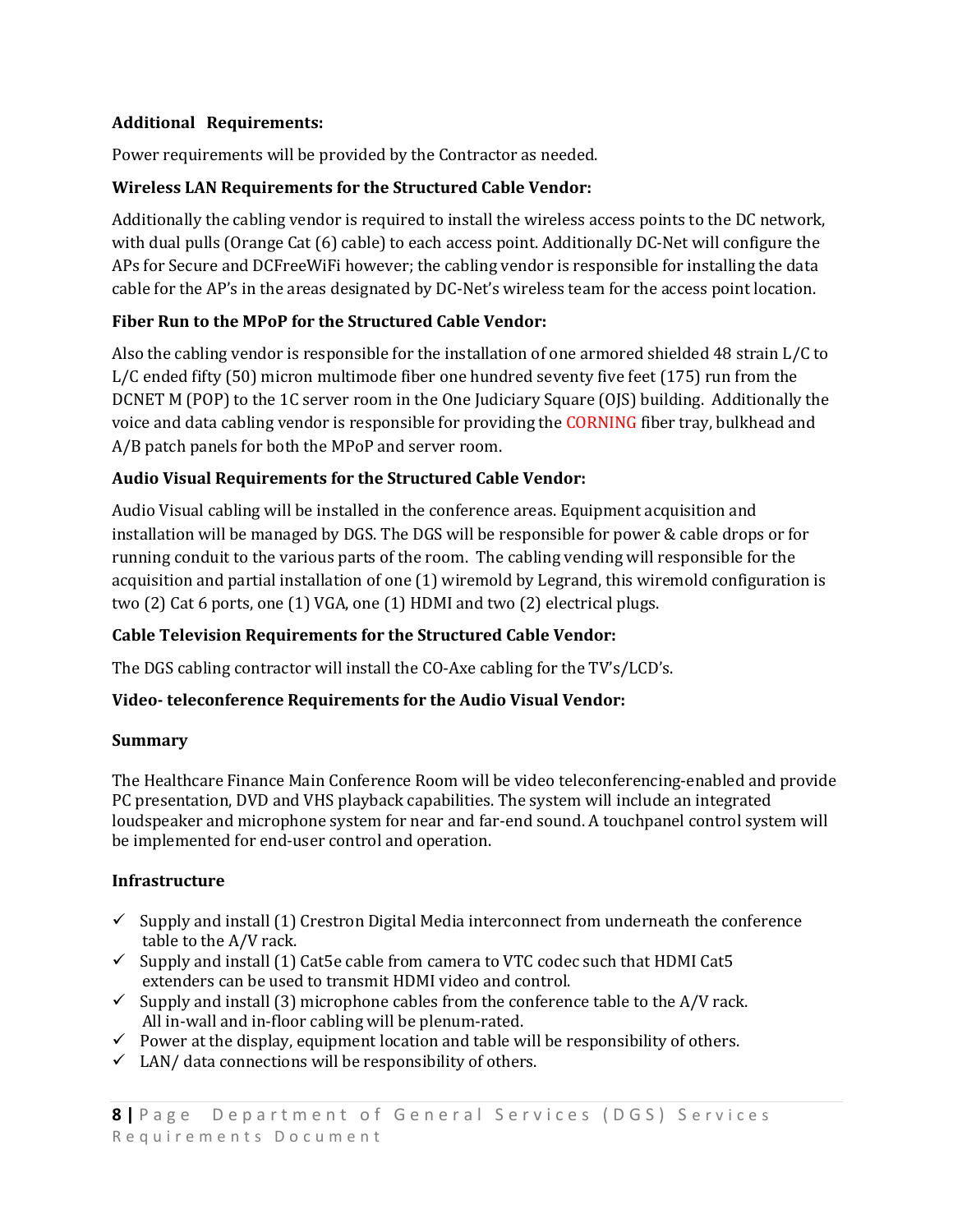$\checkmark$  A cable path from the table to the A/V rack, including core drilling, will be responsibility of others.

# **Installation**

- $\checkmark$  Supply and install (1) furniture-grade A/V rack with (2) universal shelves.
- $\checkmark$  Install and configure GFE DVD and VHS player.
- $\checkmark$  Supply and install (1) Crestron DMPS-300-C Digital Media Presentation System
- $\checkmark$  Supply and install (1) Crestron TPMC-9-B touchpanel.
- $\checkmark$  Supply and install (3) Shure MX393 tabletop microphones on conference table.
- $\checkmark$  Supply and install surge protector at equipment rack.
- $\checkmark$  Supply and install (1) Crestron DM-TX-201-C DigitalMedia transmitter at conference table.
- $\checkmark$  Supply and install (1) Crestron DM-RMC-100-C DigitalMedia receiver behind existing GFE TV display.
- $\checkmark$  Supply and install (1) Cisco 12x PrecisionHD camera and wall-mount bracket underneath display.
- $\checkmark$  Supply, install and configure (1) Cisco C40 VTC codec in A/V rack.
- $\checkmark$  Configure existing GFE in-ceiling speakers to operate with Crestron DMPS-300-C.

# **User Control and Operation**

- $\checkmark$  Program and configure the Crestron system and touchpanel to accommodate all sources and user commands.
- $\checkmark$  Sources include GFE DVD and VHS player and C40 codec.
- $\checkmark$  Program and configure the control system to wake the C40 codec and power on the display upon PC connection at table and/ or activity on Crestron touchpanel.
- $\checkmark$  Program and configure the control system to power off the display when codec enters sleep mode.
- $\checkmark$  Program and configure the control system to power system on if incoming call is detected. Feature to be enable or disabled by codec's auto-answer setting.
- $\checkmark$  Program and configure the control system for remote administration monitoring, alerting and control.
- $\checkmark$  Crestron control will reside on HFC LAN.
- $\checkmark$  LAN/ data connections will be responsibility of others.

# **User Training and Instruction**

- $\checkmark$  Provide on-site user training and instruction.
- $\checkmark$  Design user reference guide.
- $\checkmark$  Supply and install (1) Cat5e cable from camera to VTC codec such that HDMI Cat5 extenders can be used to transmit HDMI video and control.
- $\checkmark$  Supply and install (3) microphone cables from the conference table to the A/V rack.
- $\checkmark$  All in-wall and in-floor cabling will be plenum-rated.
- $\checkmark$  Power at the display, equipment location and table will be responsibility of others.
- $\checkmark$  LAN/ data connections will be responsibility of others.